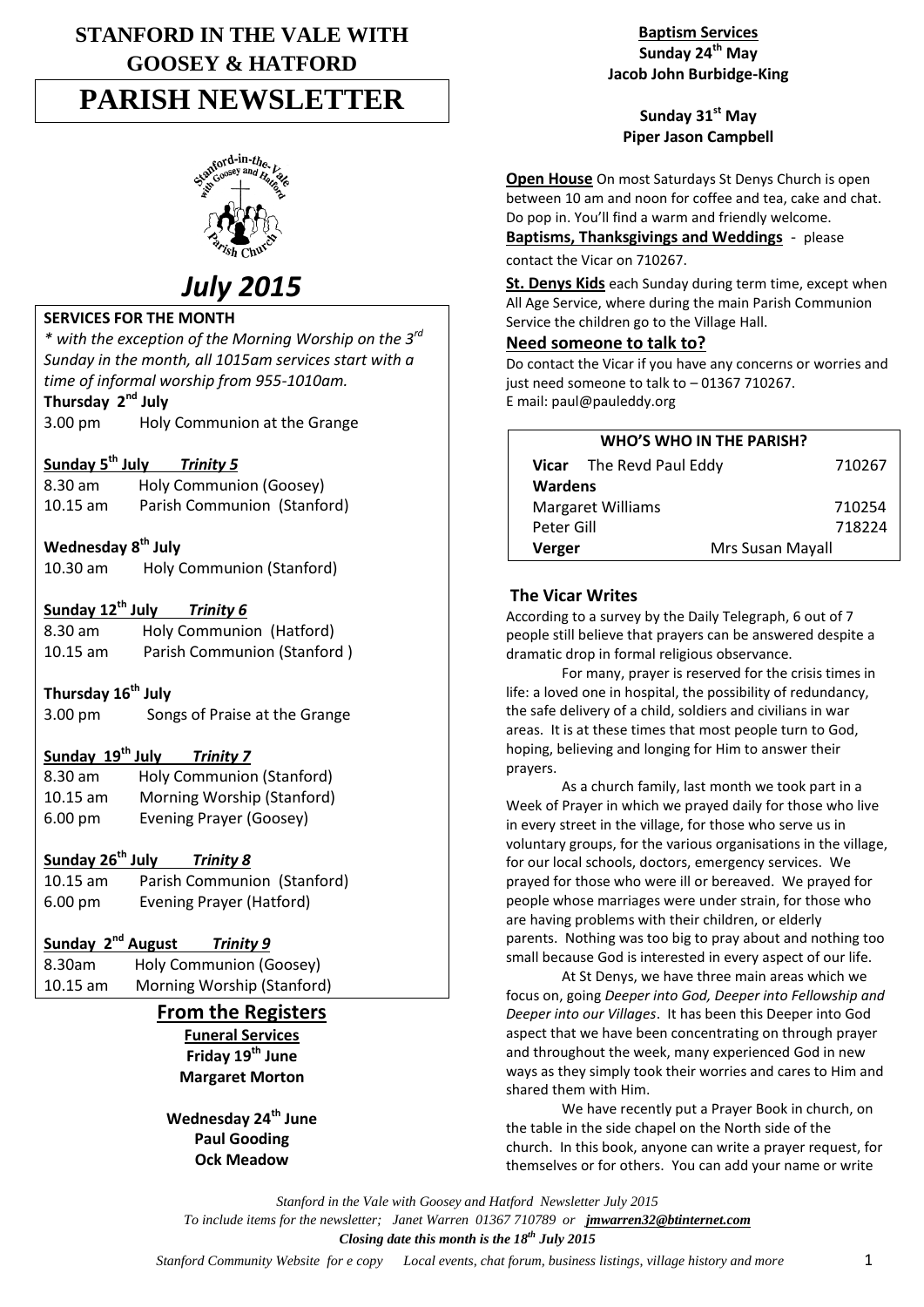anonymously. Every prayer request will be prayed for on Sunday in church and the book will be brought up to the Altar as a symbolic act of offering up those prayers for the parish.

So as we as a church renew our own commitment to prayer, maybe, from time to time, you would like to write a prayer request in the book? You might also like to reflect on the truth that God is always ready and willing to listen to what we have to say and wants us to pray to Him. You don't need to use special words or go to a special place, just talk to him as you would talk to a friend.

Assuring you of the prayers of all at St Denys Yours as ever **Paul Revd Paul Eddy** Vicar

## **Stanford Summer Festival June 2015**

Again what a fabulous weekend despite the rain on Saturday and having to set up around the Village Hall, then Sunday on the Green was a swarm of people having fun. To see everyone welcoming Jasmine, Josie, Charlotte and many brownies into the Village Hall at the beginning of the weekend was great. Then there was listening to the singing of Elkie J and the school choir plus having fun with Fred in the Shed on Saturday; 64 adults and children running in the Bingo Run on Sunday morning; people enjoying listening to Wantage Silver Band, Juggling John, St Denys Hand bell Ringers and Village Voices on Sunday afternoon ; then ending with the traditional Egg Throwing Competition. There was something for everyone with much more going on in the Village Hall, the Church and on Church Green. This is apart from just standing around enjoying the occasion and talking to each other- all this makes the whole event worthwhile. Thank you God.

#### **So many people deserve our thanks.**

Firstly**, a huge thank you** to everyone who helped with the preparations – putting the stalls together, putting up and taking down the bunting, helping with the setting up and clearing away on both days. Many hands certainly made things so much easier.

**Thank you** to all the local firms who sponsored the entertainment so that we can continue to offer it free or gave raffle prizes. To keep being able to do this we do need more financial help from sponsors; do let me know if you are able to help us in this way.

**Thank you** to all the organisations for your interesting and beautiful contributions to the flower festival in the Church and for running the various stalls and side shows on Sunday. **Thank you** to all the children from Stanford School who entertained everyone with their singing, Jasmine, Josie and Charlotte for leading the festival procession and to all those who turned up to join in with the procession. Also many thanks to all the children who wrote out their favourite nursery rhyme so that these could be added to the displays in the Church.

**Thank you** to the St Denys hand bell ringers for your entertaining music.

**Thank you** to the Stanford School Association for organising the Bingo Run.

**Thank you** to all the Village Voices. Watch out for more information about the Village Voices in September.

**Thank you** for all the gifts and donations.

Thank you to all the helpers who worked so hard throughout the weekend.

**A special thank you** to all who just came, enjoyed the friendly atmosphere and supported the event.

**Thank you all** for making it such an enjoyable weekend with a great community feel.

On the money side, we are still waiting for donations from some organisations but the Church profits will be a record of over £4100.00 after paying all the expenses and the organisations made at least another £40000.00, resulting in profits of over **£8000.00** during the whole weekend!! How fantastic.

**Thank you all for your support and help** Janet Warren

#### **Neighbourhood Plan Update Latest Consultation July 2015**

Your Brochure will be delivered through your door from 3<sup>rd</sup> July and the "response page" to be returned to Black Boxes in the Coop or the Church by  $31<sup>st</sup>$  July Exhibition and Questions for further information - Times and Venues -

Thursday 9th July at the School Hall 5.30-7 pm Friday  $10^{th}$  July Small Village Hall 3 -8 pm Saturday 11<sup>th</sup> July Small Village Hall 10-12noon

> **The next Parish Council Meeting Is on Wednesday July 1st – 7.30pm In the Small Village Hall** All Villagers welcome

## **Summer J Team**

**On Saturday July 4th** 10.00am – 12.30pm **St Denys Church for** Children aged 5 - 11 yrs Come join in lots of Craft activities, Singing & fun Enquiries to Liz Robertson

#### **SUMMER OPEN DAY AND KNIT IN**

The Little Knitting Company at the Horse and Jockey **Saturday 4th July 11am-4pm**

Always a fun day. Plenty of wool, yarn, knitting kits and needles. Fundraising for SSNAP. Don't forget to bring your knitting. Tel: 710362 or email: [info@tlkc.co.uk](mailto:info@tlkc.co.uk)

#### **SOUTHMOOR CHILDREN'S CENTRE**

**MONDAY** Sensory Play – 10.00-11.30am Sensory Play (Parent Led) – 2.00pm – 3.30pm – both at Southmoor Children's Centre

**Stay & Learn – 1.00-2.30pm at Stanford Village Hall WEDNESDAY** PCSO/Outreach Clinic 11.00am – 12.00noon  $(1<sup>st</sup>$  Wednesday of the Month) – Faringdon Children's Centre Stay & Learn – 10.00-11.30am at Southmoor Children's Centre

*Stanford in the Vale with Goosey and Hatford Newsletter July 2015 To include items for the newsletter; Janet Warren 01367 710789 or jmwarren32@btinternet.com Closing date this month is the 18th July 2015*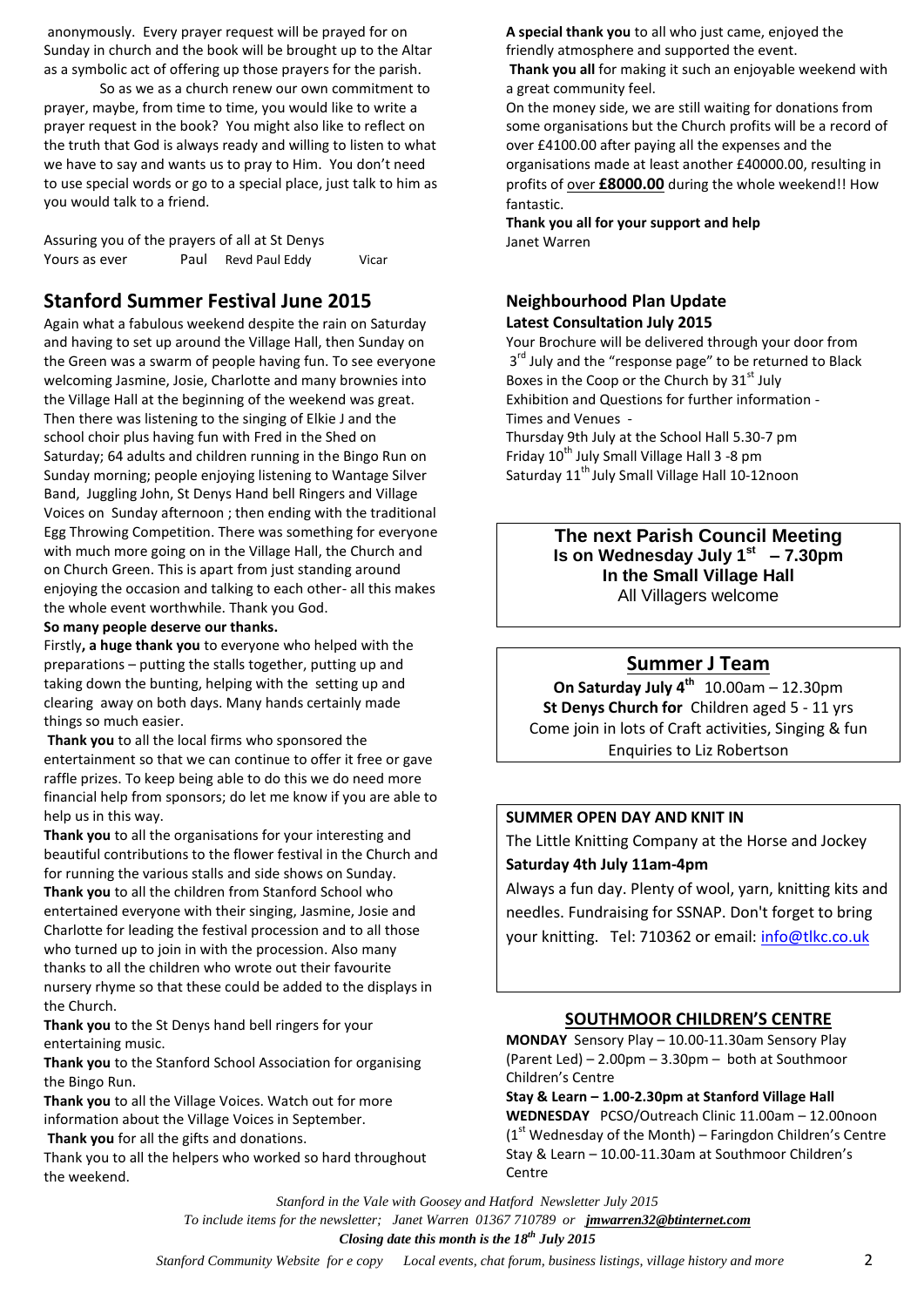**THURSDAY** Child Minder/Parent Led Drop In – 9.15-11.30am at Southmoor Children's Centre

**Family Links** – Southmoor – Please contact centre for booking **Early Days** – Faringdon – Please contact centre for booking. For further details please contact Sandra Stevens on 01865 820751, email [sandra.stevens@actionforchildren.org.uk](mailto:sandra.stevens@actionforchildren.org.uk) or call in at Southmoor Children's Centre, Laurel Drive, Southmoor, OX13 5DJ

#### **Stanford Drama Group presents**

## **Speakeasy** by Jane Quill

#### **Stanford in the Vale Village Hall Thursday 2nd July – Saturday 4th July 2015**

Do you have a problem? Would you like to talk about it? You know what they say a problem shared is a problem halved. At least that is the thinking behind Gary's Speakeasy self help group.

His clients come to talk about their problems….sorry, 'issues' be it addiction, compulsion, obsession, depression or

perversion! After all it's good to get it all out into the open isn't it Gary?

So, why not come and join them as they air their dirty linen in public (some literally).

With some strong language and adult issues, but remember we are all friends here. Alright? cool!

#### **Tickets available from Stanford Post Office or 01367 710400 Thursday 2nd July - £6.00 with concessions £4.00**

**Friday 3rd July (includes nibbles) - £8.00 no concessions. Limited numbers**

**Saturday 4th July (Supper with a smile) - £12.00 no concessions. Limited numbers**

Doors open 7.00 pm for pre-performance drinks. Performance starts 7.30pm

Directed by John Sudworth. Produced by arrangement with Lazybeescripts.



**Thursday 9th July – 5.30 – 7.00pm at the School Friday**  $10^{th}$  **July**  $-3.00 - 8.00$  **pm in the Small Village Hall**

**Saturday 11th July – 10.00 – 12 noon in the Small Village Hall**

#### **U3A - THE UNIVERSITY OF THE THIRD AGE – THURSDAY 9th JULY 2015**

Faringdon & District U3A are holding their monthly meeting on **Thursday 9th July in the Faringdon Corn Exchange** at **2.30pm**. The speaker by popular request is **Hugh Granger** who is returning to give a talk on **Interactive Language.**  Hugh will present a selection of the odder aspects of the English language, involving the audience with this talk. This afternoon is free to U3A members but £1.50 to visitors. Further information from the Chairman faringdondistrictu3a.wordpress.com or 01367 241 241. Advance notice of the **Summer Lunch –** this will be held on **Thursday 13th August** in the garden of Steve and Jenny Braithwaite. Numbers are limited to 120; bookings start in July so do not miss this amazing event.

## **STANFORD IN THE VALE AND DISTRICT LOCAL HISTORY SOCIETY**

Saturday **11th July**, in **St Denys' Church**

From 10:00 a.m till 5:00 p.m. Free entry

## **Stanford In The Vale Archaeology & History Pop-Up Museum**

The Archaeology Research Project has significantly increased our knowledge of Stanford's history and development as a community. This one-day exhibition in the village church is organised by the Project and supported by the Local History Society. It is part of the Council for British Archaeology's Festival of Archaeology 2015.

Come and see displays on the history and archaeology of the village from Mesolithic to Modern periods, including finds from the excavations since 2008. Trace the development of Stanford from the earliest settlements through a Roman settlement, a large Saxon village, and growth into a town during the medieval period. This collapsed into a village in the late  $14<sup>th</sup>$  century from which has gradually evolved the present-day settlement. Further information: contact Phil Morris, 01367 710285

## **Stanford in the Vale Primary School Summer Fete Saturday 11th July 2015, 2pm – 5pm**

Please join us for an afternoon of family fun with a BBQ, bar, delicious cakes, stalls, bouncy castles and games (including tug-of-war). Don't miss out on the inflatable boxing ring and having a chance to pan for gold. Held in the grounds of Stanford in the Vale Primary School.

> **All Saints Church, Goosey Saturday 11th July 2015 at 6.00 pm** MUSIC IN THE VALE PRESENTS **Craig Ogden** *"Bach & Beyond"*

Classical guitar masterworks by Bach, Dowland, Albeniz, Nicola Price (world premiere) Admission by pre-paid ticket only £15.00 (refreshments included) For reservations please call 01367 718344,

01367 718420 or email [DJPedderDPA@btinternet.com](mailto:DJPedderDPA@btinternet.com)

- please book early as seating limited – proceeds (after expenses) to the church

*Stanford in the Vale with Goosey and Hatford Newsletter July 2015 To include items for the newsletter; Janet Warren 01367 710789 or jmwarren32@btinternet.com Closing date this month is the 18th July 2015*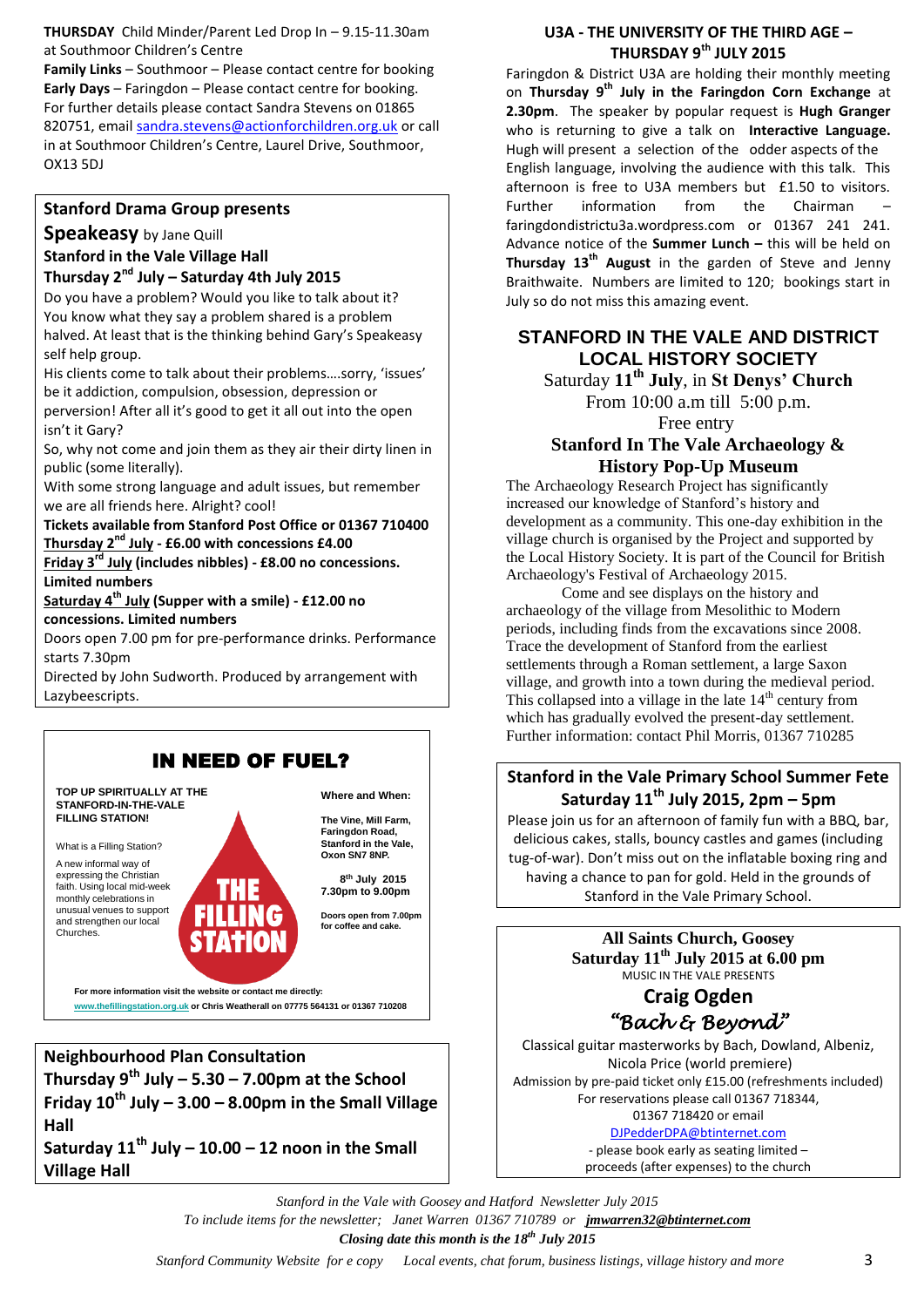#### **Stanford Art Group Monday July 13th th 2015.**

Meeting in the Village Hall (Small) at 7.15pm. Fun evening drawing and painting each other,bring a fun hat if you wish. Refreshments provided. All very welcome. Visitors £4. For more info 01367 710754.

## **STANFORD IN THE VALE WOMEN'S INSTITUTE**

.

will meet in the Village Hall at 7.30p.m. on the **15 th July 2015** Graham Harrison will give a talk on Poisons as Medicine. Visitors are always welcome, a £3 charge to non-members

## **Saturday 18th July Fairtrade Stall**

10am – Noon St Denys Church

We have a wide range of goods available; from chocolate treats, to tea and sugar, dried fruit, rice and olive oil - all fairly traded. If we don't have what you're looking for, we can order other Traidcraft products, and can also take regular orders; contact Zoë Williams

[zoe.kay.williams@gmail.com](mailto:zoe.kay.williams@gmail.com) tel: 710705

## **Stanford-in-the-Vale Gardening Club** Wednesday 22<sup>nd</sup> July 2015

in the Stanford Village Hall at **7.30pm** The speaker is Elizabeth Gowing. The topic will be **"Beekeeping in the Balkans".** The competition will be for "the best vase of bee friendly flowers". Refreshments and raffle afterwards. Visitors £3.00 Contact Rosemary Packer tel. 01367 71044

## **July – Stanford Pre-school News**

We are only a few weeks into the term and already we have squeezed in so much. We have enjoyed not one, but two visits from the Community Bus. The children loved sitting in the seats and pressing the button to open and close the door. We had our first whole pre-school outing to Hill End. We had a lovely sunny day and the children enjoyed all the activities on offer, from playing in the fantastic Mud Kitchen, trying out all the amazing instruments in the Music Garden. We then all went up to the woods where we made dens and homes for animals and splashed in and clambered up the banks of the stream. We hope the parents that came along enjoyed it as much as their children did! We were also lucky enough to have a visit from the Fire engine. Not surprisingly the children loved having a go at using the hose to squirt the water.

Our last topic of this term is 'Getting Ready for School'. We will be making books with pictures of the children's new teachers and schools for them to share at home over the long holiday before starting school. We are also going to have a Foundation class role play area and lots of uniform for the children to try on in preparation for school.

We look forward to welcoming lots of new families joining us in September.



We are the School Council of Stanford in the Vale CE Primary School. Please read our school report below.

#### **A Twist in Time**

On Monday 15<sup>th</sup> June, the whole school got together to watch a performance of 'A Twist in Time'. The play was based on the story 'Tom's Midnight Garden'. The scenery was amazing and the acting was brilliant! We all spent the rest of the day carrying out activities linked to the play. **Choir at Dorchester Abbey**

On Wednesday  $17<sup>th</sup>$  June, the school choir travelled to Dorchester to perform at the Festival of Voices. The abbey was huge and there was a massive audience. It was an absolutely amazing experience.

### **Quad Kids**

On Thursday 11<sup>th</sup> June, some children from Key Stage 2 took part in the Quad Kids competition. All children had to throw a vortex howler, run a long and short distance run and see how far they could jump in the standing long jump. It was very exciting to take part and represent the school. **Book Fair**

For 3 days this term, we had a Book Fair in Year 5. There were lots of books for us to choose from and buy. It was great to browse all the books that were available to buy. We are looking forward to reading them.

#### **Bingo Race**

On Sunday 14th June, Friends of Stanford School arranged the Bingo Race. It was a fun running activity that took place on the football ground. It was very tiring but lots of fun. Some people even completed the race twice. Everyone who took part won a medal and had an ice lolly.

#### **Dates for your diary:**

**Thursday 9th July**: School will be open between 5.30pm and 7pm for our Open Evening. Please come along and have a look at our work from across the year.

**Saturday 11th July**: Please join us for our Summer fete between 2pm and 5pm.

Thank you for reading our report.

To include items in August's newsletter please send to **[jmwarren32@btinternet.com](mailto:jmwarren32@btinternet.com)** or telephone 01367 710789 and leave a message. Closing date: **18th July 2015** 

*Stanford in the Vale with Goosey and Hatford Newsletter July 2015 To include items for the newsletter; Janet Warren 01367 710789 or jmwarren32@btinternet.com*